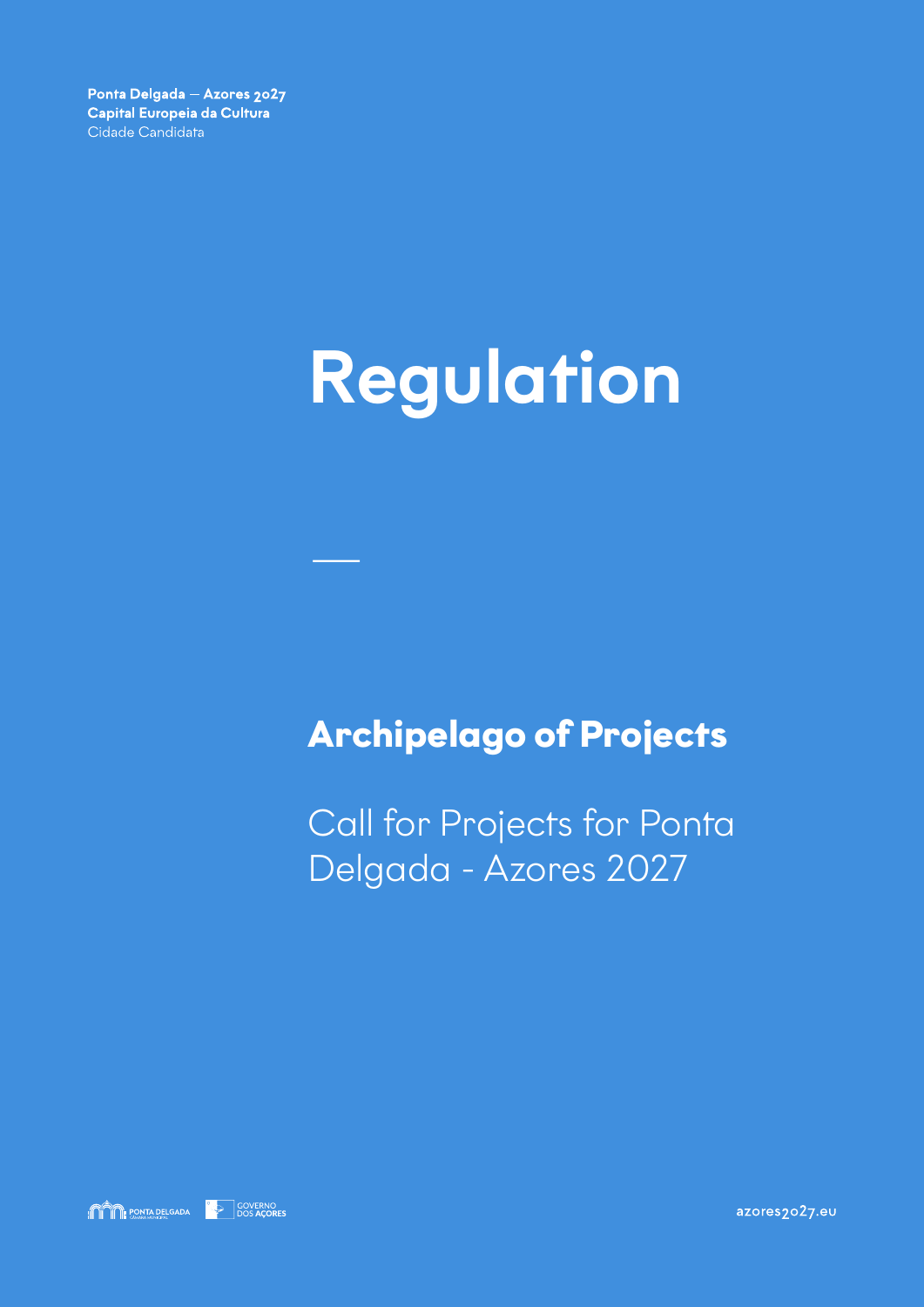Ponta Delgada - Azores 2027 Capital Europeia da Cultura Cidade Candidata

**1 What is the Archipelago of Projects?** It is a call for proposals that aims to receive project proposals that condensation be included in the second bid book of Ponta Delgada proposals that aims to receive project proposals that can Azores 2027. The selected projects will be implemented in case the city and the region receives the title of European Capital of Culture.

What does the presentation of a proposal consist<br>
of? We are looking for original and creative proposals,<br>
projects that do not yet exist and that represent various<br>
antistic expressions and subtural suspts. The proposals of? We are looking for original and creative proposals, artistic expressions and cultural events. The proposals can start in Ponta Delgada, on São Miguel Island, in one of the 9 islands of the Azores, in the digital arena and may have activities or extensions in other geographies. The proposals should meet the Ponta Delgada - Azores 2027 objectives and the candidacy concept – "Human Nature", whose bid book may be consulted here: *<https://www.azores2027.eu/en/>*. A proposal must have a title and consists of a 300-word text that should answer the following questions:

azores<sub>2027.eu</sub>

▶ Which **stakeholders** and which local, national and/or international partnerships will be involved in the project (examples: artists, researchers, communities, networks, groups, schools, etc.)?

azores<sub>2027.eu</sub>

▸ How does this proposal align with the concept of the Human Nature candidacy?

What kind of partnerships can be presented? The partnerships can include all kinds of stakeholders an entities, namely artists, collectives, festivals, museum partnerships can include all kinds of stakeholders and *I* entities, namely artists, collectives, festivals, museums, networks, schools, universities, etc. In phase 1, the ideas should mention the names of the stakeholders and entities with whom it is intended to develop the project. In phase 2, these potential partners should be contacted and confirmed, and the applicants should submit letters of intent confirming these partnerships.

▸ What is the typology of the project and/or what activities are expected to take place (examples: performance event(s), conference, festival, exhibition programme, educational training programme, community action, etc.)?

Who can participate in this open call? All individuals,<br>born or resident in the Azores, and associations,<br>organizations, informal groups, entities and private born or resident in the Azores, and associations, **Corganizations, informal groups, entities and private** companies that have their seat and/or activity in the Region and in their diaspora. Applicants should be able to go from concept to implementation, because if the candidacy is approved, the authors shall be responsible for realising the project. As this is a candidacy with a European dimension, we encourage projects to establish local, national and international cooperation.

▸ Where will the project take place (examples: island(s), city(ies), village(s) or parish(es), open sea, etc. In the street, square, lake, mountains, theatre, philharmonic premises, boat, bus, etc.) and **how long** will it take (once, a monthly event, seasonally from 2023 onwards, etc.)?

▸Phase 1: from the 21st of June to the 21st of July 2022: submission of proposals using the form on this *[link](https://forms.gle/HHbNKoXcbDWaWzMEA)*. Until the 15th of July, the candidacy team is available to answer your questions by email at *[info@azores2027.eu](mailto:info%40azores2027.eu?subject=)*, with the subject "Archipelago of Projects".

▸The selection results will be communicated by email to the applicants until 23h59 on the 28th of July. ▸Phase 2: from the 29th of July to the 21th of August 2022: a deeper and more detailed

two phases:

development of the selected projects of phase 1 for the bid book.

**What are the deadlines for the call?** The call consists of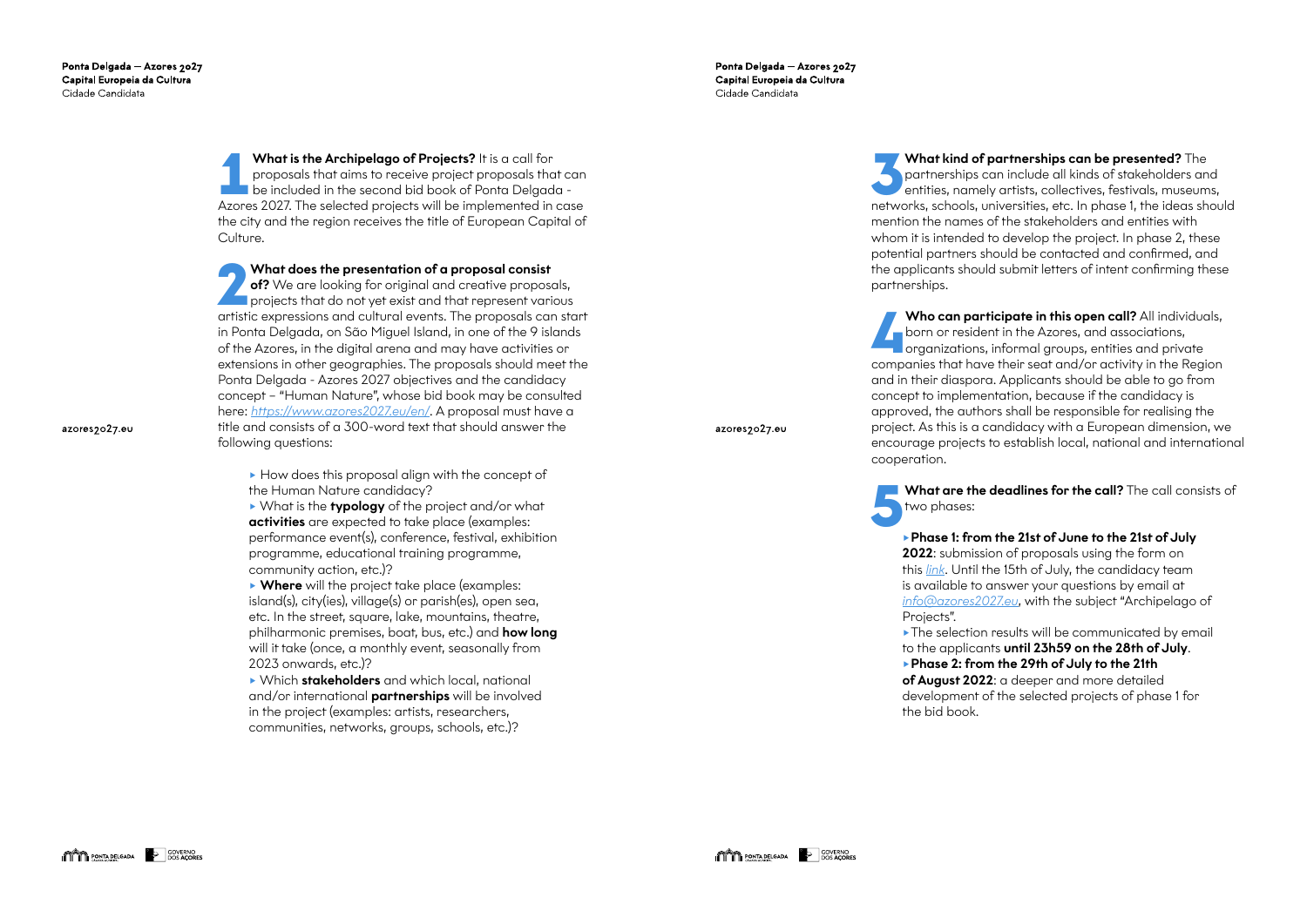azores<sub>2027.eu</sub>

Ponta Delgada - Azores 2027 Capital Europeia da Cultura Cidade Candidata

What is Ponta Delgada - Azores 2027? It is the<br>
candidacy project of Ponta Delgada - Azores, for<br>
European Capital of Culture (ECoC). This is an inclusive<br>
and sellaborative assisted a speculated by the Penta candidacy project of Ponta Delgada - Azores, for and collaborative project co-promoted by the Ponta Delgada Municipality and the Government of the Azores, in collaboration with other municipalities and islands of the Region. This candidacy aims to position Ponta Delgada as a European city that is open to the world and the Azores as a region at the forefront of the main discussions of the contemporary world and in the implementation of cultural public policies that contribute to social and economic cohesion. The mission of **Ponta Delgada - Azores 2027** consists of 9 objectives:

artistic framework, but which remains independent, flexible, changeable and open to suggestions; **5 involve** new audiences through new ways of

**1** promote the cultural and artistic potential of Ponta Delgada and the Azores and raise their international visibility;

**7 take** art to nature and bring nature to art, assuming the responsibility for nature and its protection, in line with the international objectives of sustainable development;

**2** present an archipelagic experience involving different communities, taking the islands as stages through a cooperative cultural programme open to all and with a European dimension;

**8 create** room for culture in the public space and strengthen the identification bonds between society and culture;

**9 increase and improve** the cultural, creative and transformative tourism in the Azores and work to make this increase and quality of experience a permanent one.

azores<sub>2027.eu</sub>

**3** create a movement for cultural exchange, democratic participation and mutual understanding, opening a bridge to Europe and the Azorean diaspora; **4** develop a programme with a clear theme and

participation that empower, include, produce knowledge and make culture accessible to those who have no access to it;

Delgada - Azores 2027? The four strategic programme lines are inspired by the meaning of archipelago and,

What are the four strategic programme lines for Ponta<br>Delgada - Azores 2027? The four strategic programme<br>lines are inspired by the meaning of archipelago and,<br>therefore we are reason four archipelagos that complement and therefore, we propose four archipelagos that complement and articulate each other through different artistic expressions and intersections of culture with education, tourism, sports, public space, gastronomy and knowledge.

**6** value our geography, history and heritage in an outermost European region whose culture results from its direct relationship with nature;

**I. The Archipelago of Multiplicity** aims to establish a regional, national and European dialogue and to create bridges of cooperation, strengthening the community bonds of different geographies, as well as the uniqueness of their cultural features. This is the archipelago of collaboration, affection, solidarity and sharing imagination. In this context, we seek projects that address issues of mobility within and between islands and archipelagos; stimulate the sharing and exchange of assets and artistic resources between territories; create cultural bridges with other islands in the world. Nomadic, mobile, itinerant, episodic and fragmented projects with possible activations from Santa Maria island to Corvo island.

**II. The Archipelago of Participation** is about the right to access artistic and cultural practices. We want to create tools to expand the target audience, strengthening the human side of our culture and involving people of all age groups and from the various communities that constitute our geography. We also want to promote capacity building and professionalisation of our cultural system, because education and knowledge are the main legacy of







In 2027, Portugal and Latvia will host the ECoC, and the city of Liepaja, in Latvia, was already recommended for the title by the European jury. In Portugal, Ponta Delgada, Évora, Aveiro and Braga were selected from among twelve cities for the final stage of the candidacy process. Each of these cities is now developing a bid book which will be submitted by the 21st October 2022. The Ponta Delgada - Azores bid book, which will integrate the projects selected in this open call, is a cultural programme for the year 2027. In December 2022, the jury will announce the Portuguese city for the ECoC 2027 title.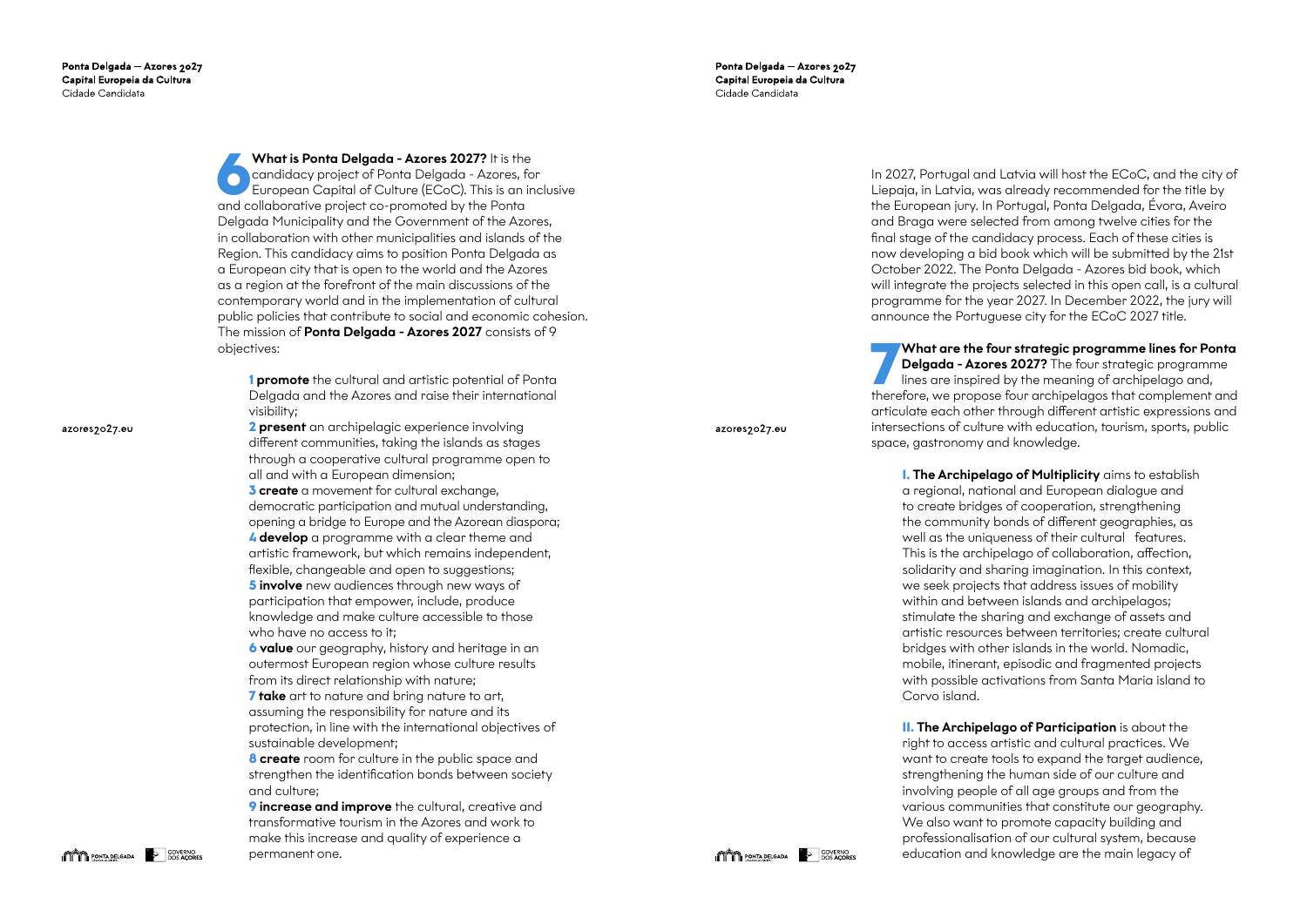> an ECoC. In this sense, we intend to include projects that aim to: empower individuality and community sense; defend gender equality; praise equity, inclusion and intersectionality; contribute to the training of our cultural stakeholders and educators of all school levels.

**III. The Archipelago of Nature embraces** transdisciplinarity to take artistic and cultural practices to nature and bring the urgent issues of nature into arts and culture. In this way, we seek to plant the seeds for a more humane relationship with the environment. Thus, we want projects that focus on: the relationship between science and culture; practices of a creative and cultural tourism – sustainable, slow, responsible and regenerative; the impacts of human action on the territory; the landscape and our endogenous materials in circular economy practices; climate change; our monoculture history and our land and sea natural heritage.

**IV.** The Archipelago of Europe and the World

**8 8 How many proposals can I submit and how do I send<br>
Them?** Each applicant can present only one (1) proposal<br>
Once the proposal is delivered no changes or additions<br>
will be acceived by the submitted by filing in the **them?** Each applicant can **I submit and how do I send**<br>**them?** Each applicant can present only one (1) proposal. will be possible. Proposals should be submitted by filling in the form available in this *[link](https://forms.gle/HHbNKoXcbDWaWzMEA)* .

What are the assessment criteria? The projects must<br>be clearly framed within one of the four strategic<br>programme lines of the candidacy (see question 7). They<br>should strengthen the outtured diversity of the Azeros promote be clearly framed within one of the four strategic should strengthen the cultural diversity of the Azores, promote participation, value our natural heritage, involve different communities and deepen relations with Europe and the World. Cooperation and the European dimension are key points, so we are looking for proposals that provide inter-island, national and international partnerships. We intend that this candidacy boosts inclusion and participation in the cultural life of the Azores through projects that humanize culture and promote the union of heterogeneous audiences.

is about our history, our place of departures and arrivals, our eternal return. Our story of survival and confrontation with the elements of nature and about the multiple extensions of the Azores in the World. In this context, the aim is to present projects that: highlight the history of the Azores in the European imagination, from Atlantis to the islands discovery by the Portuguese, the pirate invasions or migration flows to the Americas; value our tangible and intangible heritage; explore the power of our legacy and traditions; stimulate our intercultural community of almost 100 different nationalities; promote identification bridges of Europe with our diaspora, encouraging cultural exchanges.

Ponta Delgada - Azores 2027 Capital Europeia da Cultura Cidade Candidata

azores<sub>2027.eu</sub>

Who will select the ideas? Ponta Delgada - Azores<br>2027 has a team of artistic direction, participation,<br>communication, project management and 2027 has a team of artistic direction, participation, communication, project management and production that works in an articulated and collaborative way and will be responsible for the selection of proposals. Proposals are evaluated by the team on the basis of the materials submitted by the applicants. The team reserves the right to request additional information from the applicants. There will be no decision appeal on the admission and selection of proposals by Ponta Delgada - Azores 2027.

azores<sub>2027.eu</sub>